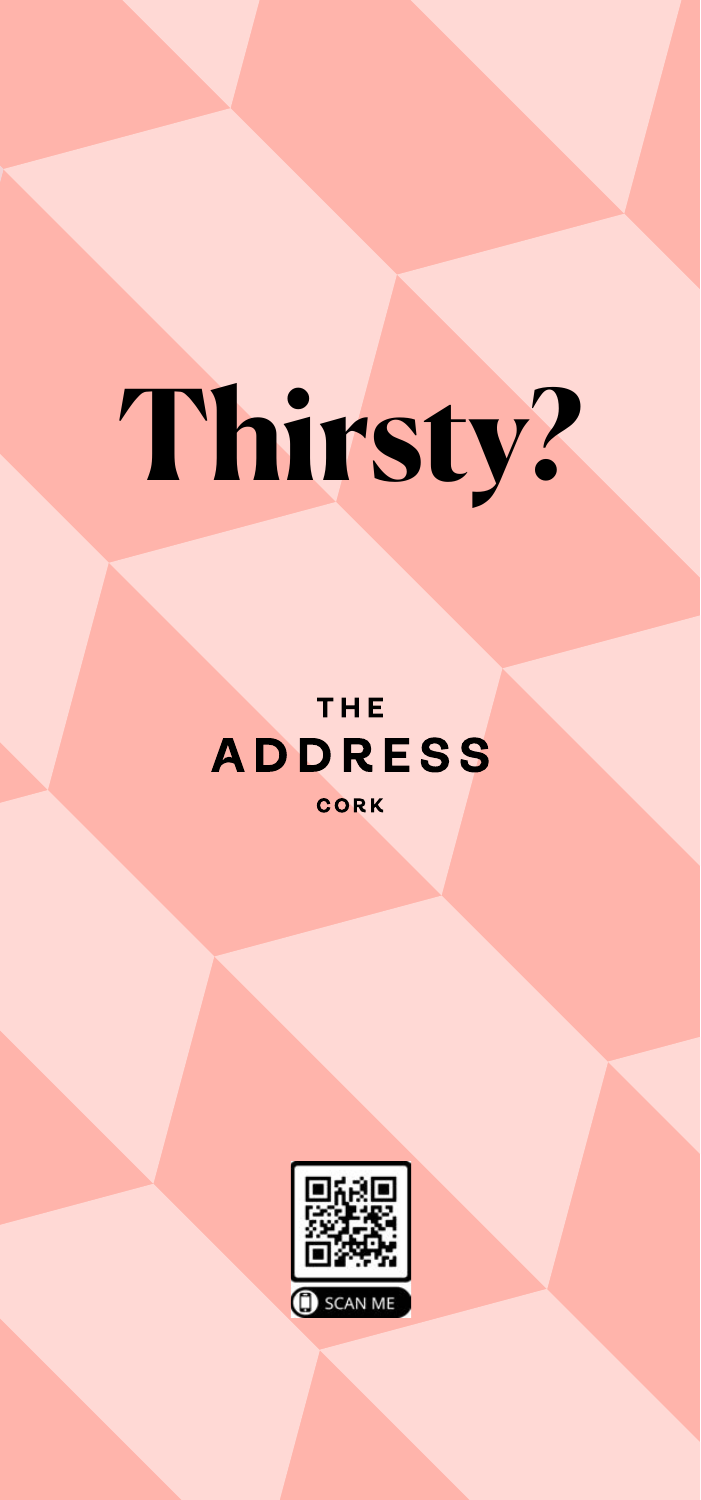### **Signature Cocktails** €12.00

If your favourite tipple isn't here, feel free to ask for it & we will happily mix it for you.

#### KENTUCKY ROYALE

Woodford reserve, Chambord, lemon juice, grenadine & ginger ale

#### SOUR KRAK

Kraken, lemon juice, sugar syrup & egg white

### **Modern Classics** €13.00

A RANGE OF CLASSIC COCKTAILS REWORKED WITH A FEW NEW TWISTS.

#### LONG ISLAND ICE TEA

Gin, Vodka, Rum, Tequila, Cointreau, Lemon Juice & Coke Zero served over crushed ice

#### STRAWBERRY/PEACH/MANGO/PASSIONFRUIT DAQUIRI

Rum, Fresh Strawberries, Lime & Sugar Syrup blended with ice

#### PINA COLADA

Rum, Fresh Pineapple, Coconut milk & pineapple Juice blended with ice

#### TEQUILA SUNRISE

Tequila, Orange Juice & Grenadine

#### **COSMO**

Vodka, Cointreau, Fresh Lime & Cranberry Juice

#### WHISKEY SOUR

Whiskey, Sugar Syrup, Lemon Juice & Egg white

#### SEX ON THE BEACH

Vodka, Peach Schnapps, Cranberry and Orange Juice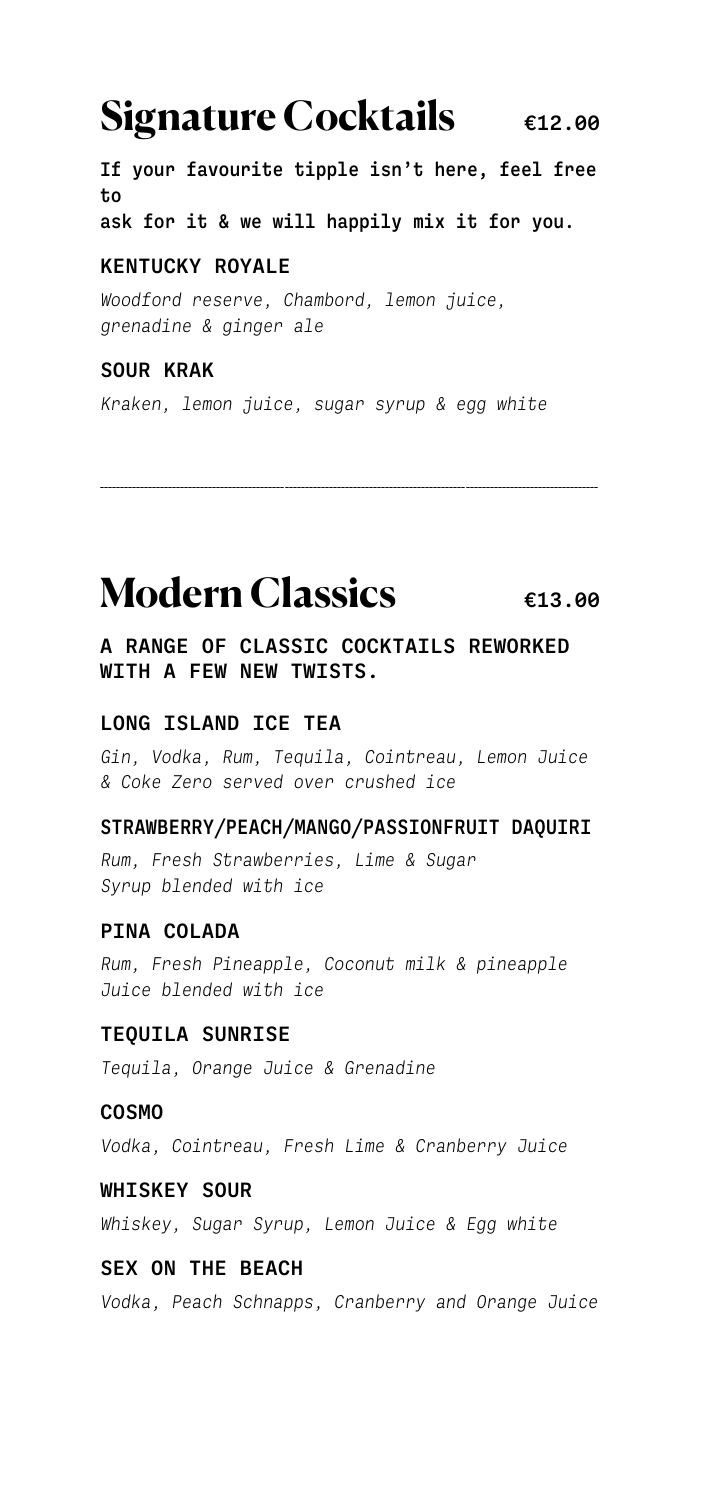## **Sparkling** €10.00

**BELLINI** Prosecco, Cointreau & Peach Puree

#### MANGO MTMOSA

Prosecco & Mango Puree

#### KIR ROYALE

Prosecco & Crème De Cassis

### **Dessert Cocktails**  $\epsilon$ 12.00

### MINT AERO MARTINI

Frangelico, crème de menthe, Baileys Cream, Milk & Cream

#### ESPRESSO MARTINI

Vodka, Coffee Liquer & Espresso shaken with ice

### **Mocktails** €7.00

### SHIRLEY TEMPLE

Ginger ale, white lemonade & grenadine

#### TUTTI FRUTTI

Orange & Pineapple Juice, colourful soda & grenadine

#### VIRGIN COLADA

Fresh Pineapple, coconut milk & pineapple juice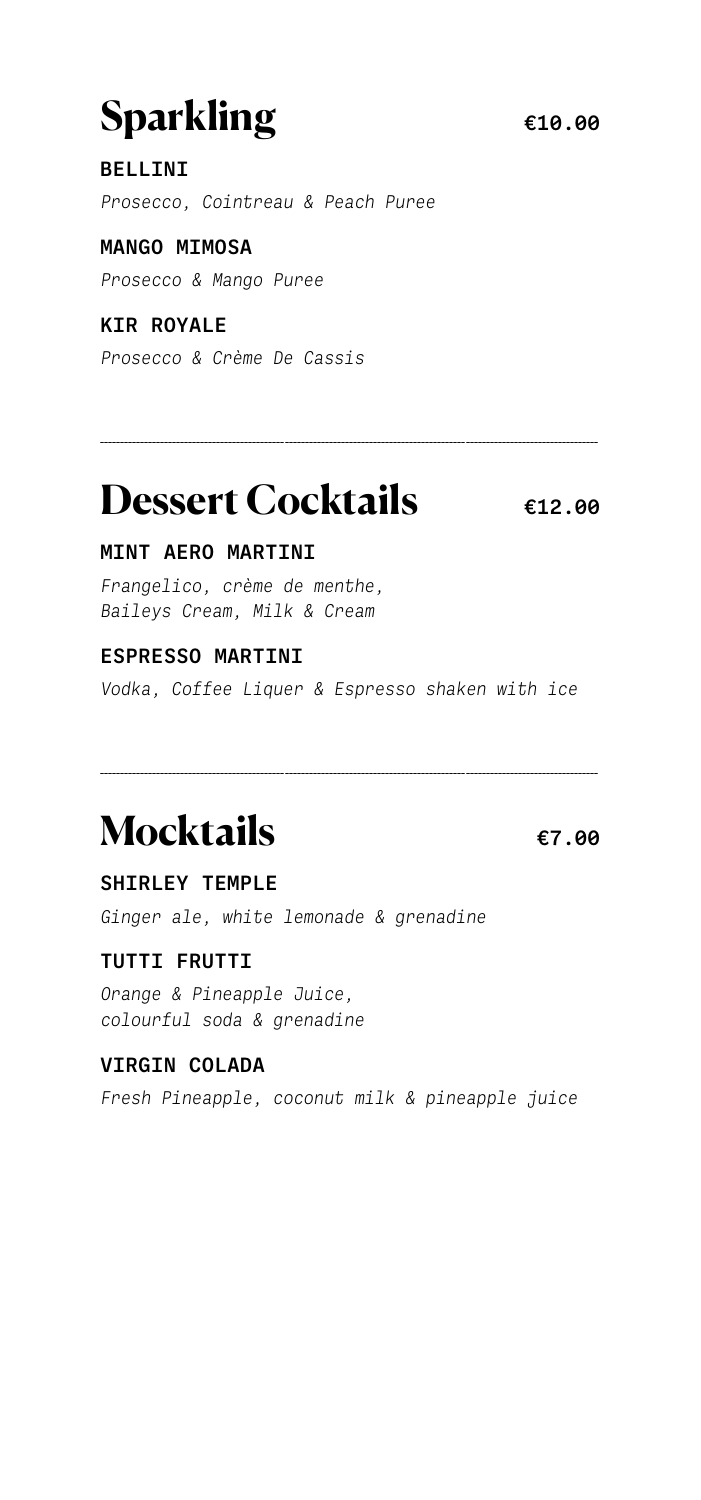### **Irish Whiskey**

| <b>JAMESON</b>                 | €5.20  |
|--------------------------------|--------|
| <b>BUSHMILLS ORIGINAL</b>      | €5.20  |
| <b>BUSHMILLS BLACKBUSH</b>     | €5.30  |
| <b>JAMESON CRESTED 10</b>      | €6.20  |
| JAMESON CASKMATES(STOUT)       | €6.50  |
| JAMESON CASKMATES(IPA)         | €6.50  |
| <b>IRISHMAN SINGLE MALT</b>    | €6.50  |
| <b>GLENDALOUGH 7YR</b>         | €6.60  |
| <b>WRITERS TEARS</b>           | €6.70  |
| <b>WEST CORK 12YR RUM CASK</b> | €7.00  |
| <b>WEST CORK BLACK CASK</b>    | €7.00  |
| <b>GREENSPOT</b>               | €7.80  |
| JAMESON BLACK BARRELL          | €7.80  |
| <b>WRITERS TEARS REDHEAD</b>   | €8.00  |
| <b>RED BREAST 12 YR</b>        | €8.50  |
| <b>DINGLE SINGLE MALT</b>      | €9.00  |
| YELLOWSPOT 12YR                | €10.50 |
| <b>BUSHMILLS 10YR</b>          | €10.50 |
| <b>BUSHMILLS 16YR</b>          | €15.00 |
| <b>RED BREAST 15YR</b>         | €16.00 |
| <b>GLENDALOUGH 13YR</b>        | €16.50 |
| <b>REDSPOT 15YR</b>            | €16.50 |
| <b>JAMESON 18YR</b>            | €19.00 |
| <b>MIDLETON VERY RARE</b>      | €24.50 |

### **Scotch Whiskey**

| <b>TEACHERS</b>            | €5.20 |
|----------------------------|-------|
| <b>FAMOUS GROUSE</b>       | €5.50 |
| JOHNNIE WALKER 12 YEAR OLD | €6.50 |
| <b>CHIVAS REGAL</b>        | €7.20 |
| <b>GLENFIDDICH</b>         | €8.00 |
| <b>TALISKER</b>            | €8.20 |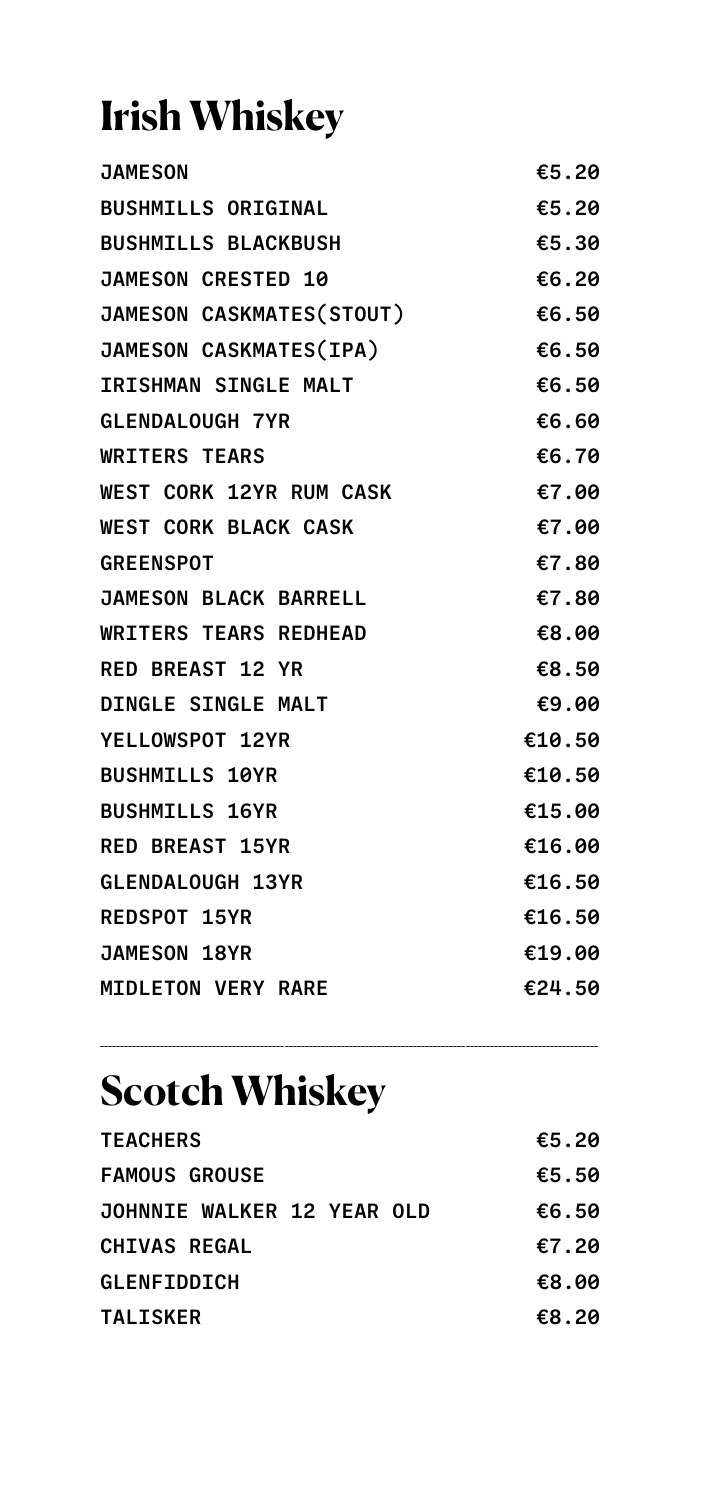### **American Whiskey**

| <b>JACK DANIELS</b>     | €5.20 |
|-------------------------|-------|
| SOUTHERN COMFORT        | €5.20 |
| <b>WILD TURKEY RYE</b>  | €6.50 |
| <b>WOODFORD RESERVE</b> | €7.80 |
| <b>KNOB CREEK</b>       | €9.20 |

### **Vodka**

| <b>SMIRNOFF</b>   | €5.20 |
|-------------------|-------|
| <b>DINGLE</b>     | €6.00 |
| <b>SKYY</b>       | €6.00 |
| <b>BELVEDERE</b>  | €7.60 |
| <b>GREY GOOSE</b> | €8.50 |

### **Rum**

| <b>BACARDI WHITE RUM</b> | €5.10 |
|--------------------------|-------|
| JAMAICAN SEA DOG         | €5.10 |
| <b>CAPTAIN MORGANS</b>   | €5.10 |
| <b>MALIBU</b>            | €5.10 |
| <b>KRAKEN</b>            | €5.30 |
| <b>VAT 19</b>            | €6.20 |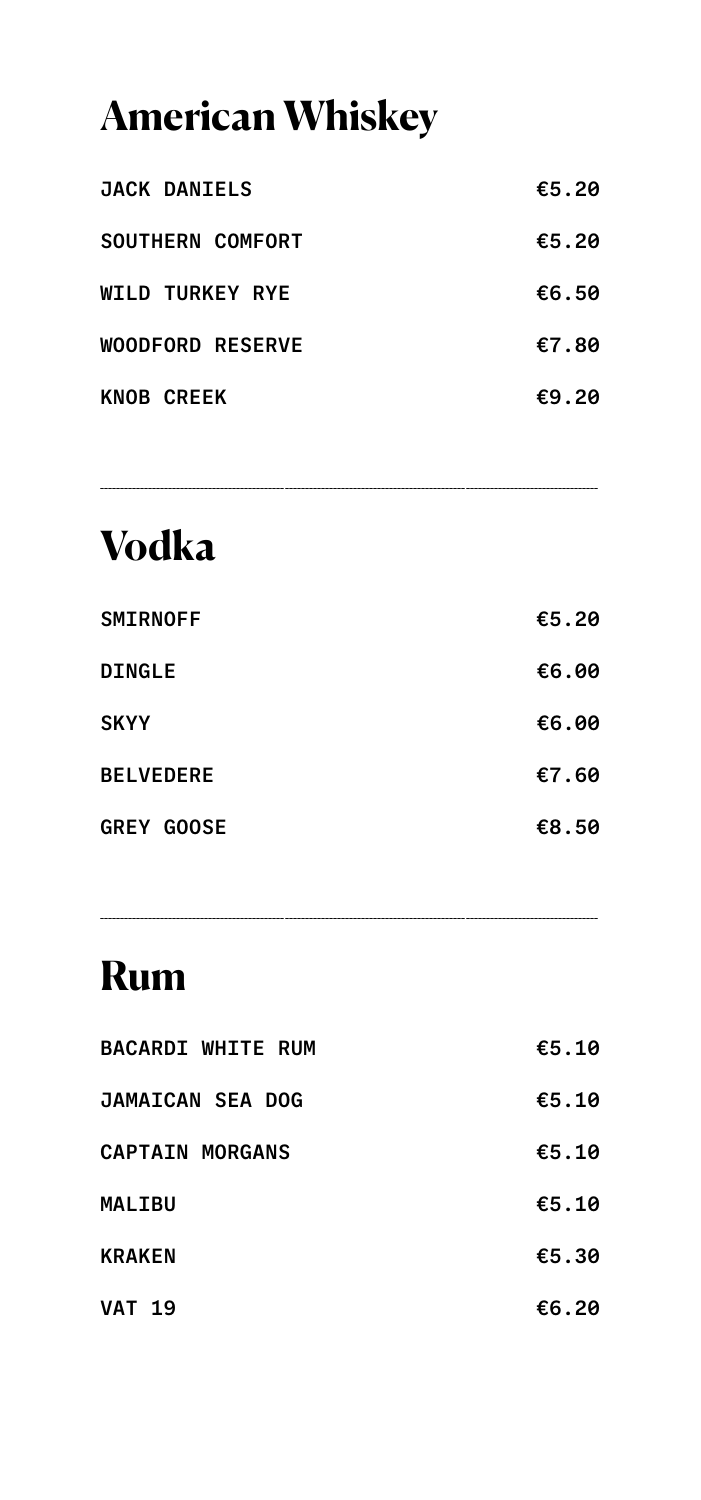### **White Wines**

LOS TILLOS SAUVIGNON BLANC, CHILE Bottle €24.00 / Glass €6.25 BABBINGTON BROOK CHARDONNAY, AUSTRALIA Bottle €25.00 / Glass €6.50 SESSOLA PINOT GRIGIO, ITALY Bottle €29.00 / Glass €6.75 MARIA BONITA, VINHO VERDE, LOUREIRO, PORTUGAL Bottle €35.00 / Glass €8.25 DOMAINE DE LAURIERS, FRANCE Bottle €36.00 PAZO DO MAR RIBEIRA CUVEE, SPAIN Bottle €38.00

### **Red Wines Wine**

LOS TILOS MERLOT, CHILE Bottle €24.00 / Glass €6.25 PAULITA CABERNET SAUVIGNON, CHILE Bottle €25.00 / Glass €6.50 N232,TEMPRANILLO,REGIONAL LA RIOJA, SPAIN Bottle €28.50 / Glass €6.75 ST FELIX MERLOT, CABERNET, CARIGNAN 2018, FRANCE Bottle €30.00 / Glass €7.00 TOR DE COLLE MONTEPULCIANO D'ABRUZZO RISERVA, ITALY Bottle €33.00 / Glass €8.25 LUA CHEIA EM VINHAS VELHAS,ALBUM TINTO, **PORTUGAL** Bottle €35.00 IL PALAGIO,WHEN WE DANCE CHIANTI, ITALY Bottle €42.00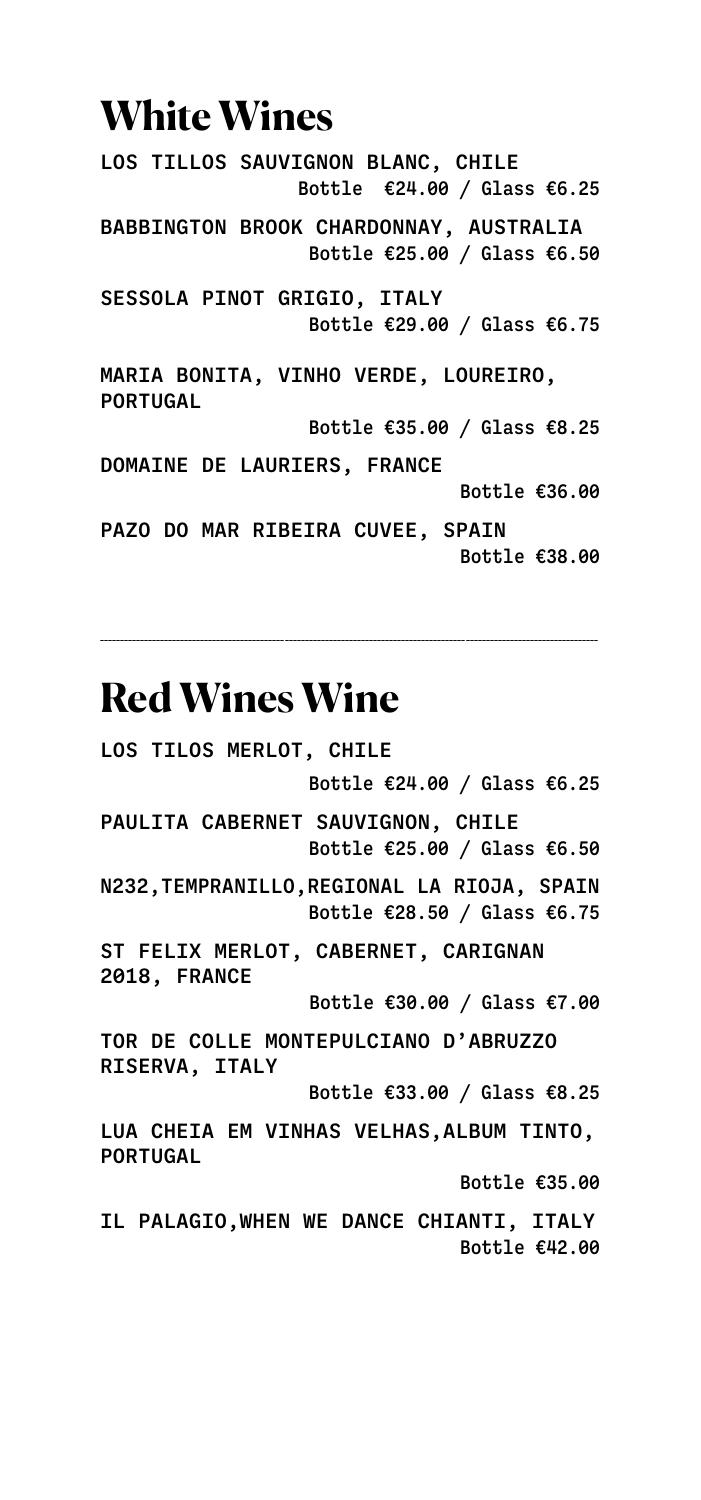### **Rosé Wines**

DEVILS RIDGE ZINDFANDEL ROSE, USA

1/4 Bottle €7.25

IL PALAGIO,NEW DAY SANGIOVESE ROSE, ITALY

Bottle €44.00

### **Bubbles**

| PROSECCO PER ORA, ITALY                    | Bottle $€31.00$ |
|--------------------------------------------|-----------------|
| CASTILLA DE PARALADA,                      |                 |
| <b>CREST ROSE, SPAIN</b>                   | Bottle $€35.00$ |
| TATTINGER CHAMPAGNE, FRANCE Bottle €125.00 |                 |

### **Snipes**

FRIZZANTE PORTA LEONE, ITALY Bottle €9.00

### **Mc Gettigans Signature Wines**

SENORIO INIESTA, REALCE, SAUVIGNON BLANC, SPAIN

Bottle €28.50 / Glass €6.75

DE MARTINO ESTATE CABERNET SAUVIGNON, CHILE

Bottle €29.00 / Glass €7.50

BOTTER, GRAN DUCA PROSECCO, ITALY Bottle €45.00

LES PETIT GAUSCON ROSE, FRANCE

Bottle €31.00 / Glass €8.50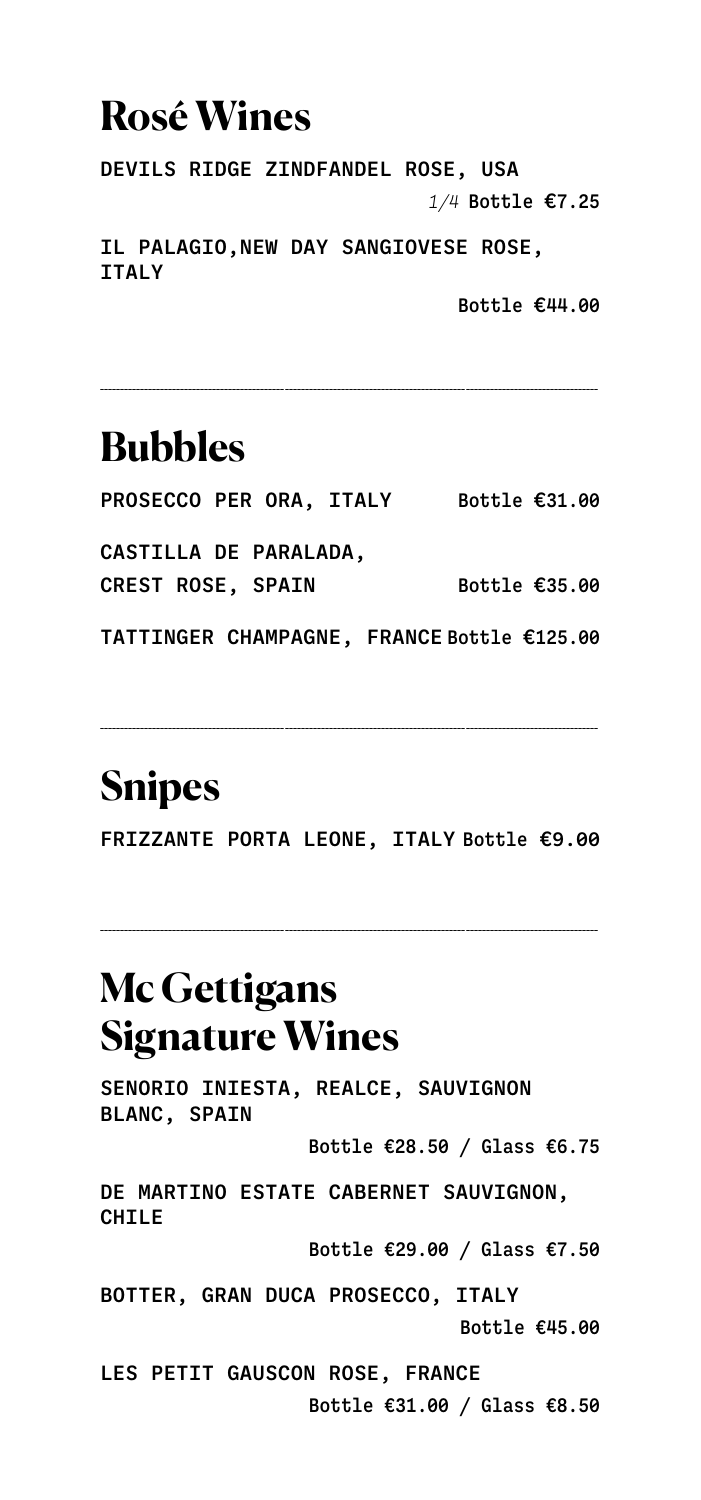### **Gin**

| Pick your favourite gin, select your<br>preferred garnish & finish with a tonic. |        |
|----------------------------------------------------------------------------------|--------|
| <b>CORK DRY GIN</b>                                                              | €5.20  |
| <b>TANOUERAY</b>                                                                 | €5.40  |
| <b>BOMBAY SAPPHIRE</b>                                                           | €5.50  |
| <b>GLENDALOUGH</b>                                                               | €5.50  |
| <b>DINGLE</b>                                                                    | €5.70  |
| <b>BLACKWATER GIN NO 5</b>                                                       | €6.00  |
| <b>BLACKWATER WEXFORD STRAWBERRY</b>                                             | €6.00  |
| <b>BERTHAS REVENGE</b>                                                           | €7.00  |
| <b>GUNPOWDER</b>                                                                 | €7.20  |
| <b>KINSALE</b>                                                                   | €7.70  |
| <b>HENDRICKS</b>                                                                 | €8.50  |
| <b>TANOUERAY #10</b>                                                             | €8.50  |
| <b>MONKEY 47</b>                                                                 | €12.00 |

Garnish of Choice Lemon wedge / lime wedge / cucumber slices & orange slice

| <b>TONIC WATER</b>          | €2.50 |
|-----------------------------|-------|
| <b>SODA WATER</b>           | €2.50 |
| <b>SLIMLINE TONIC WATER</b> | €2.50 |
| <b>GINGER ALE</b>           | €2.50 |
| <b>WHITE LEMONADE</b>       | €2.50 |
| <b>SODA WATER</b>           | €2.50 |
| <b>FEVERTREE TONIC</b>      | €3.20 |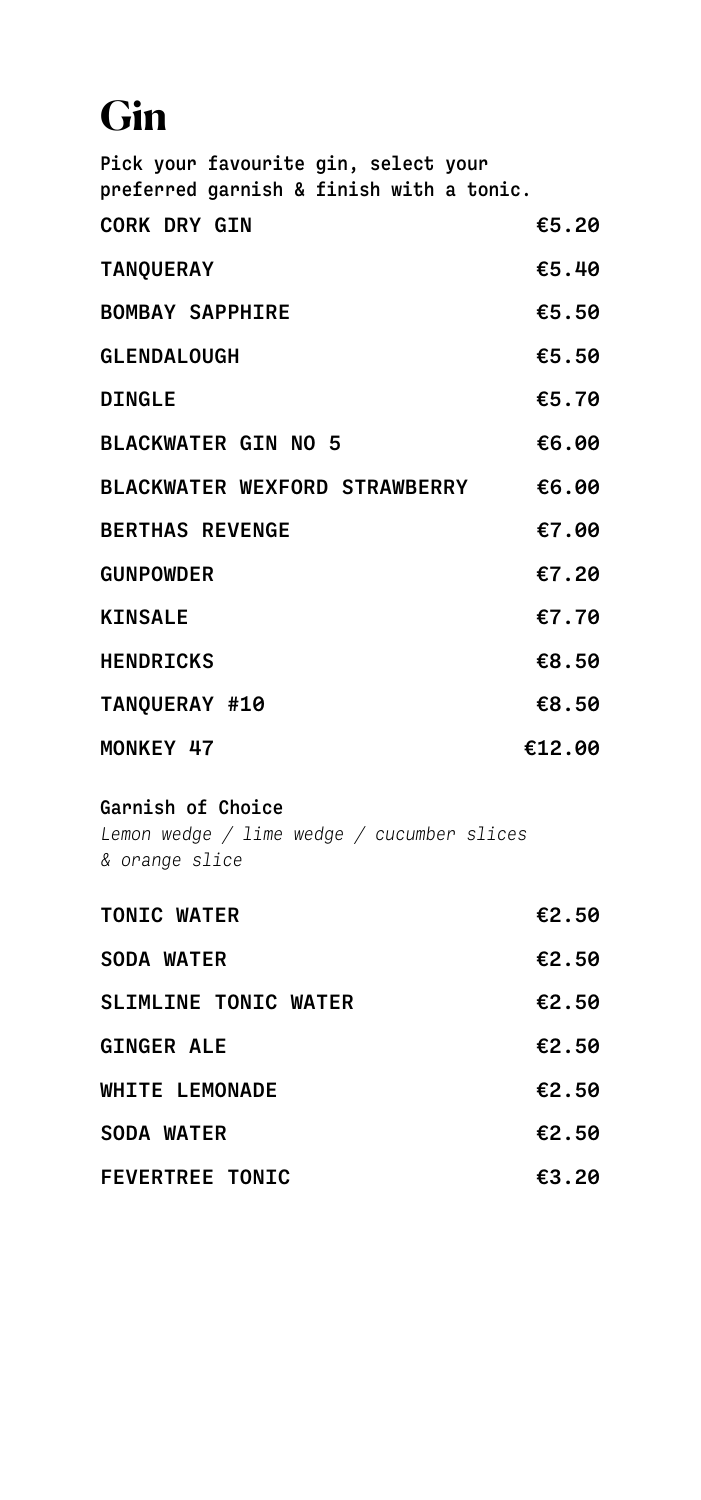### **Reers**

**Bottled CORONA** 6.00 **HEINEKEN** 6.00 **CORONA LIGHT** 6.00 **BUDWEISER** 6.00 **COORS LIGHT** 6.00 HEINEKEN 0.0 6.00 **ERDINGER NA** 6.00 **WEST COAST COOLER** 6.00 **WEST COAST COOLER ROSE** 6.00 **BULMERS**  $6.20$ **BULMERS LIGHT**  $6.20$ **ERDINGER** 6.20 Glass Draught Pint 3.00 5.30 **MURPHYS GUINNESS**  $3.00$ 5.30 **HEINEKEN** 3.10 5.70 **ROCKSHORE** 3.10 5.70 **ROCKSHORE CIDER**  $3.10$   $5.70$ **SMITHWICKS**  $3.10$ 5.70 HOP HOUSE 3.10 5.70 **CARLSBERG** 3.10 5.70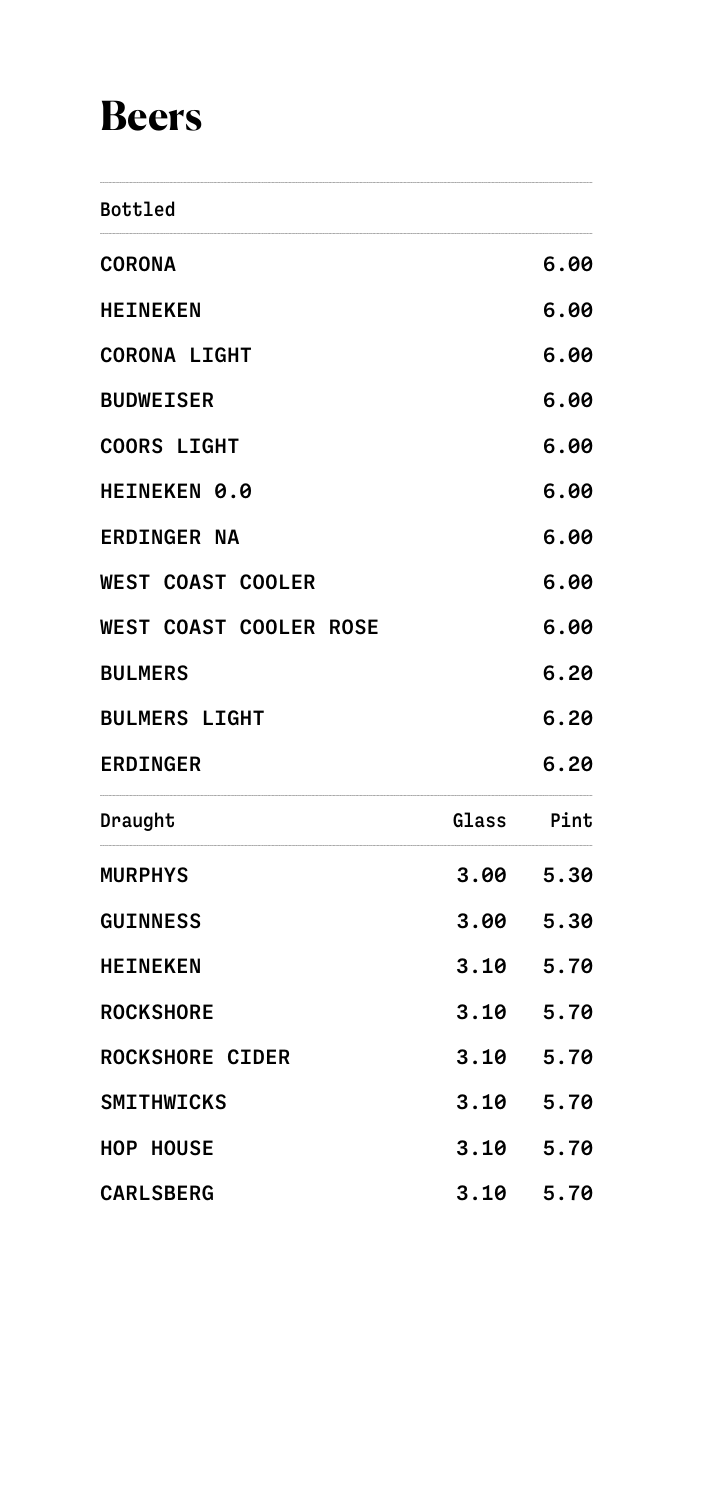### **Craft Beers**

Locally sourced from Cotton Ball Brewery MAYFIELD 5 LAGER  $67.50$ LYNCHS STOUT **€7.50** ANOTHER BLOODY IPA €7.50 INDIAN SUMMERS PALE ALE €7.50 KERRY LANE PALE ALE **€7.50** 

**Hot Beverages**

| <b>POT OF TEA</b>    | €2.50 |
|----------------------|-------|
| <b>ESPRESSO</b>      | €2.50 |
| <b>AMERICANO</b>     | €3.00 |
| <b>HERBAL TEA</b>    | €3.00 |
| <b>HOT CHOCOLATE</b> | €3.50 |
| <b>CAPPUCCINO</b>    | €3.50 |
| <b>LATTE</b>         | €3.50 |
| MOCHA                | €3.50 |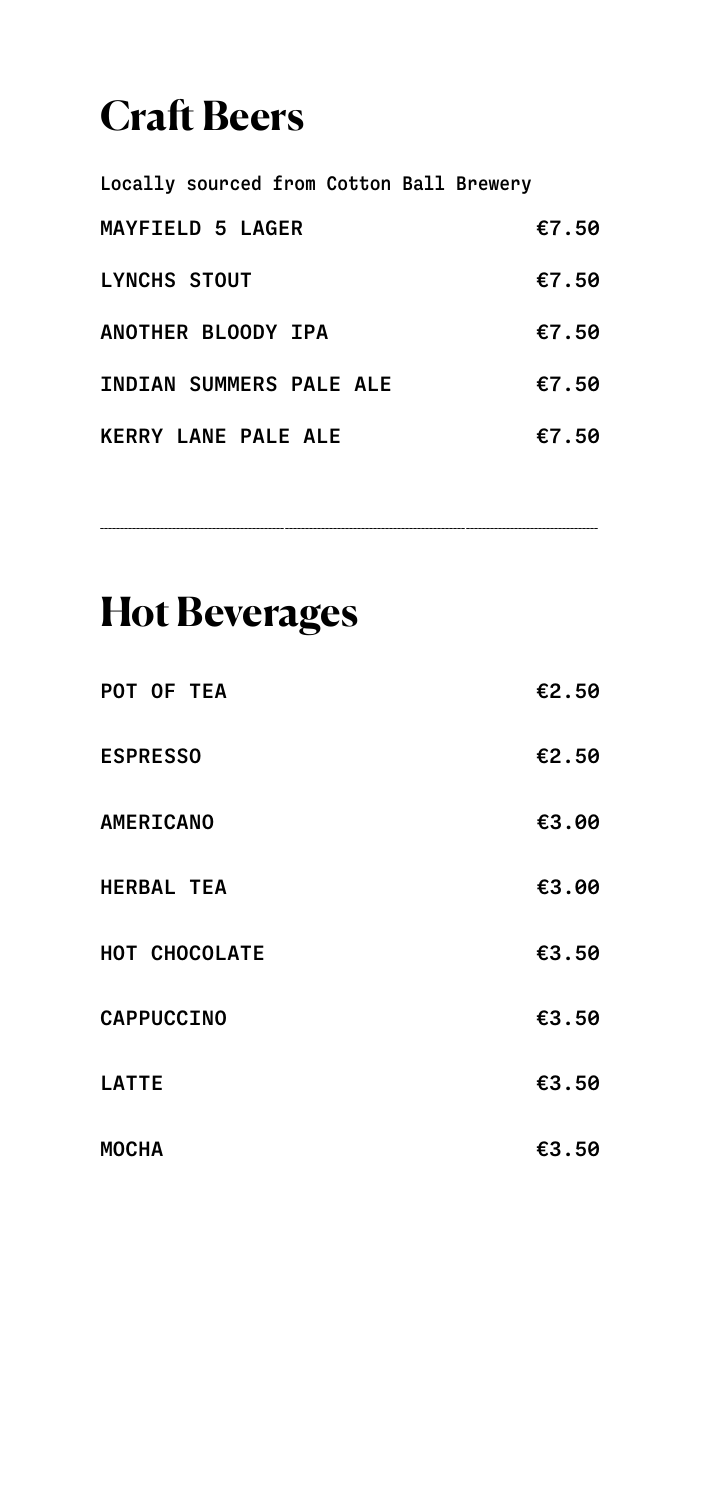### **Liquer Coffees**

| <b>IRISH COFFEE</b>                               | €7.10 |
|---------------------------------------------------|-------|
| Whiskey, Espresso & Sugar topped with fresh cream |       |
| <b>FRENCH COFFEE</b>                              | €7.10 |
| Brandy & Espresso topped with fresh cream         |       |
| <b>BAILEYS COFFEE</b>                             | €7.10 |
| Baileys cream & espresso topped with fresh cream  |       |
| <b>CALYPSO COFFEE</b>                             | €7.10 |
| Coffee Liquer & Espresso topped with fresh cream  |       |

**Soft Drinks**

| <b>COKE</b>            | €3.20    |
|------------------------|----------|
| <b>DIET COKE</b>       | €3.20    |
| <b>COKE ZERO</b>       | €3.20    |
| <b>CIDONA</b>          | €3.20    |
| <b>SPRITE</b>          | €3.20    |
| <b>LUCOZADE</b>        | €3.20    |
| <b>FANTA ORANGE</b>    | €3.20    |
| <b>FANTA LEMON</b>     | €3.20    |
| <b>STILL WATER</b>     | € $3.10$ |
| <b>SPARKLING WATER</b> | € $3.10$ |
| <b>RED BULL</b>        | €4.50    |